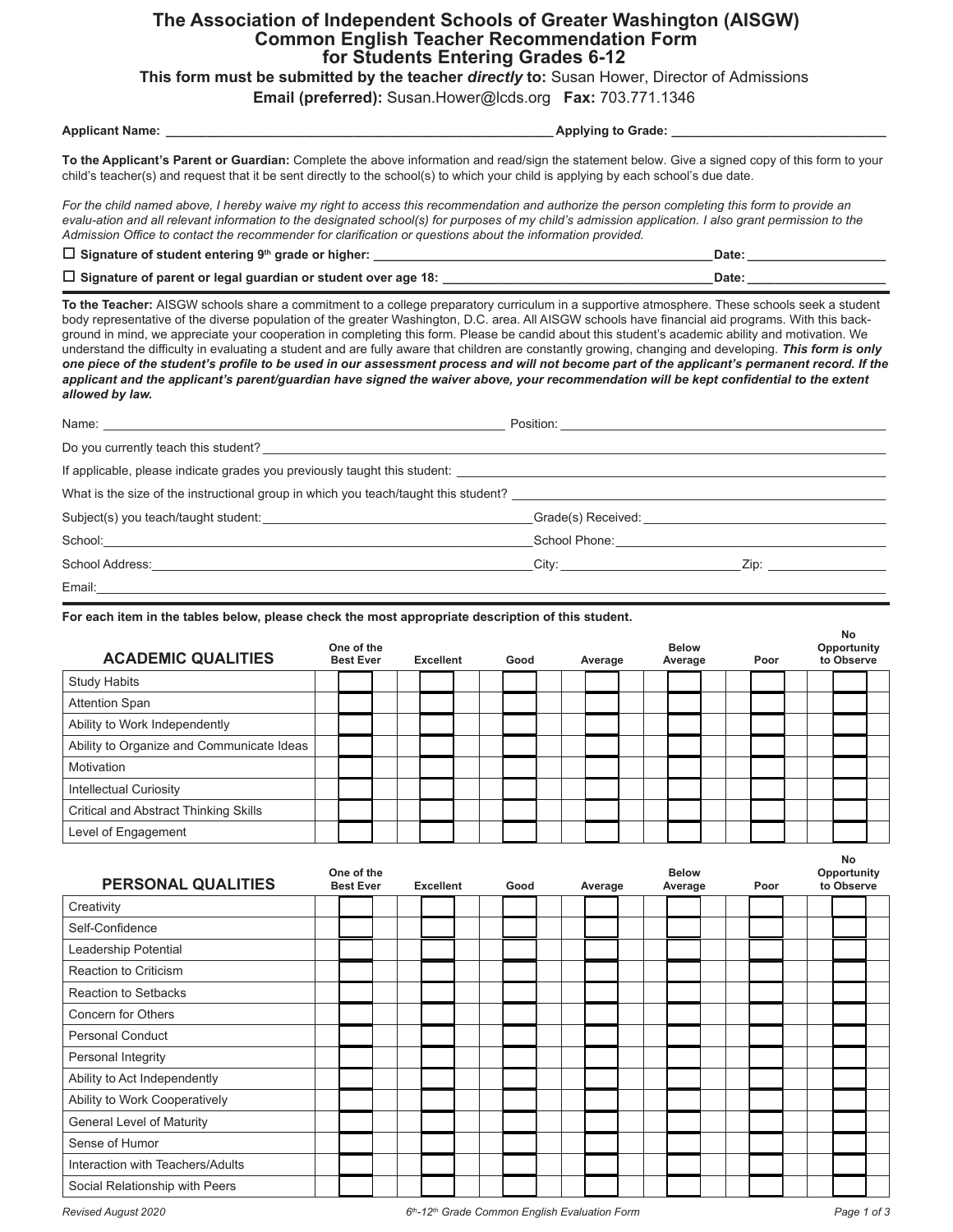| 2. Please comment on the student's reading and writing skills. How would you assess this student's reading skills and general interest in reading<br>beyond assigned work? |                    |                  |                   |                        |  |            |                         |            |  |
|----------------------------------------------------------------------------------------------------------------------------------------------------------------------------|--------------------|------------------|-------------------|------------------------|--|------------|-------------------------|------------|--|
|                                                                                                                                                                            |                    |                  |                   |                        |  |            |                         |            |  |
|                                                                                                                                                                            |                    |                  |                   |                        |  |            |                         |            |  |
| 3. What are the merits and weaknesses of this student's written work?                                                                                                      |                    |                  |                   |                        |  |            |                         |            |  |
|                                                                                                                                                                            |                    |                  |                   |                        |  |            |                         |            |  |
| 4. What are this student's overall academic strengths and weaknesses?                                                                                                      |                    |                  |                   |                        |  |            |                         |            |  |
|                                                                                                                                                                            |                    |                  |                   |                        |  |            |                         |            |  |
| 5. Briefly describe the content of your course. What are the frequency, nature, and length of reading and writing assignments in and outside of class?                     |                    |                  |                   |                        |  |            |                         |            |  |
|                                                                                                                                                                            |                    |                  |                   |                        |  |            |                         |            |  |
|                                                                                                                                                                            |                    |                  |                   |                        |  |            |                         |            |  |
| 6. Have absences in any way affected the student's classroom performance?                                                                                                  |                    |                  |                   |                        |  |            |                         |            |  |
|                                                                                                                                                                            |                    |                  |                   |                        |  |            |                         |            |  |
| 7. Please comment on the student as a person. (Consider maturity, integrity, behavior, relationships with peers, self-confidence).                                         |                    |                  |                   |                        |  |            |                         |            |  |
|                                                                                                                                                                            |                    |                  |                   |                        |  |            |                         |            |  |
|                                                                                                                                                                            |                    |                  |                   |                        |  |            |                         |            |  |
| 8. Is there information about this student that would be better discussed by telephone?                                                                                    |                    |                  |                   |                        |  | Yes □ No □ |                         |            |  |
|                                                                                                                                                                            |                    |                  |                   |                        |  |            |                         |            |  |
| I am familiar with the applicant school's program:<br>Very Familiar $\Box$ Fairly $\Box$                                                                                   | Somewhat $\square$ |                  | Not at All $\Box$ |                        |  |            |                         |            |  |
| I recommend this student                                                                                                                                                   |                    | Enthusiastically |                   | <b>With Confidence</b> |  | Somewhat   | <b>With Reservation</b> | Not at All |  |
| Academic Ability and Promise                                                                                                                                               |                    |                  |                   |                        |  |            |                         |            |  |
| <b>Character and Personal Promise</b>                                                                                                                                      |                    |                  |                   |                        |  |            |                         |            |  |
| Overall                                                                                                                                                                    |                    |                  |                   |                        |  |            |                         |            |  |
| Please share any additional comments regarding the student's appropriateness for the school named above.                                                                   |                    |                  |                   |                        |  |            |                         |            |  |
|                                                                                                                                                                            |                    |                  |                   |                        |  |            |                         |            |  |
| Signature: _                                                                                                                                                               |                    |                  |                   |                        |  |            | Date:                   |            |  |